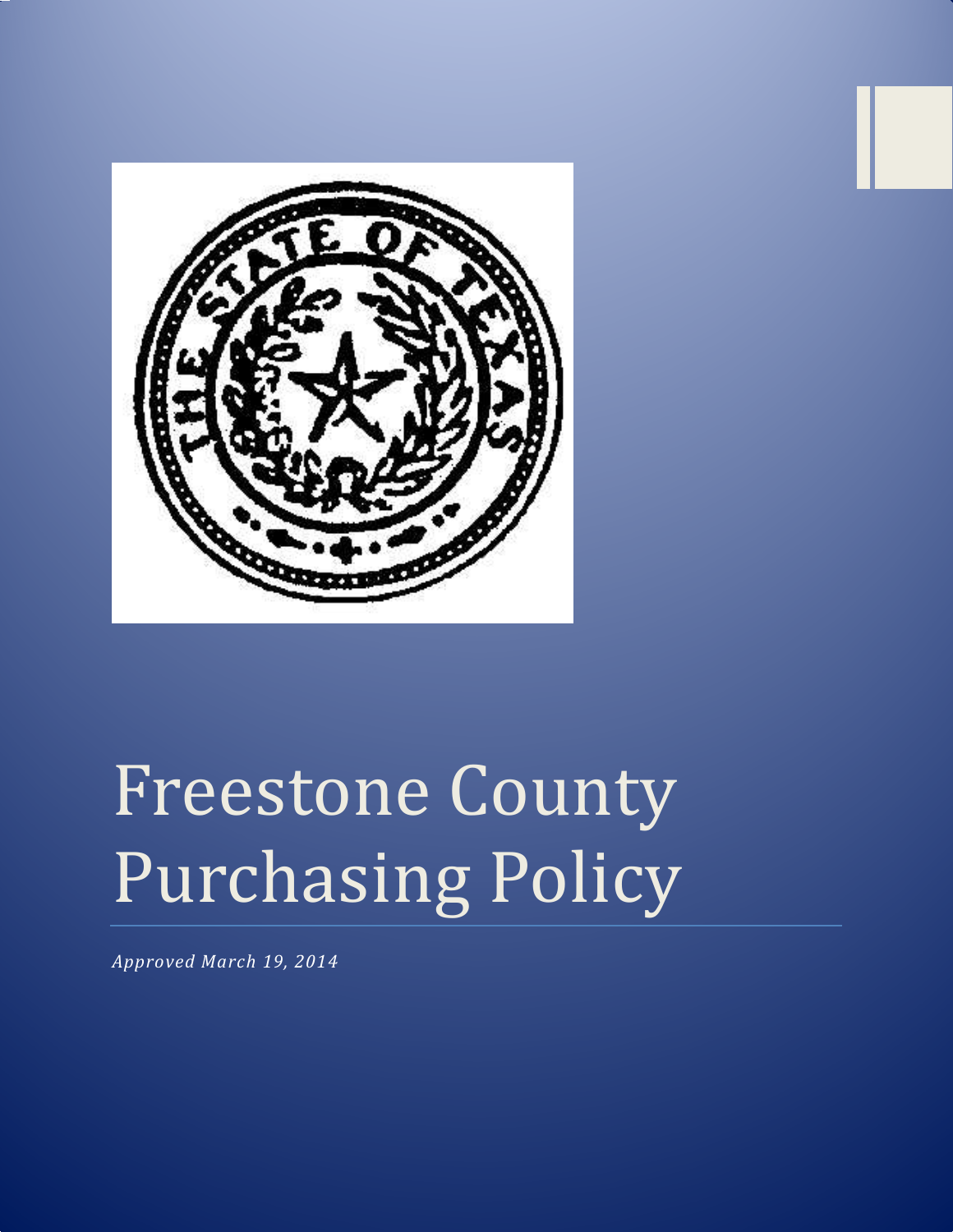# **PURCHASE PROCESS**

All purchases require a purchase order issued by the Auditor's Office, unless listed under exemptions or specifically exempted by law. By routing all purchases through the Auditor's Office, it becomes possible for purchases of similar good and/or services to be identified and the purchases from the same vendor to be noted. In this manner, it becomes possible to identify areas where competitive bidding or proposals will be required. It also places an encumbrance on budgeted funds.

## **PURCHASE ORDER**

The purchase order is a contract between the County and a vendor. A purchase order authorizes the vendor to both invoice and ship the materials or supplies specified. It is also the vendor's indication to expect timely payment if good and/or services are rendered as specified on the purchase order. All purchases require a purchase order issued by the Auditor's Office prior to the purchase being made unless listed under exemptions, or specifically exempted by law. All purchase orders will be written concisely and clearly to avoid misunderstandings and unnecessary correspondence with vendors.

Each Department Head is responsible for maintaining the integrity of his/her department budget. Anyone obligating an expenditure of funds for goods or services in excess of their line item budget, or prior to securing a purchase order, may be held personally responsible for the payment. **Purchase orders are issued prior to the purchase being made**.

If a line item has an insufficient remaining budget for a purchase order, the Commissioners Court must approve a budget transfer **BEFORE** you commit to a purchase.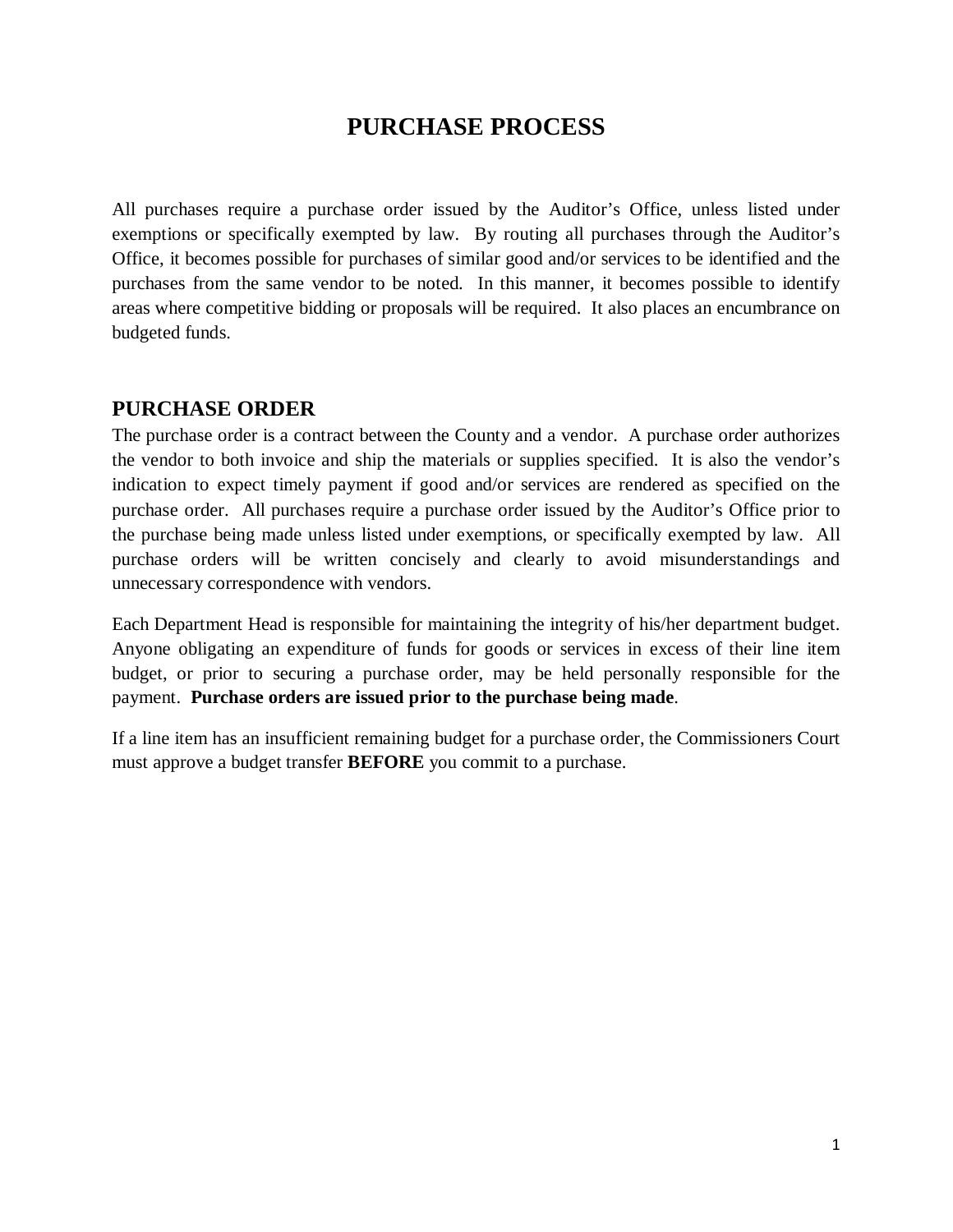## **PURCHASES LESS THAN \$50,000**

The purpose of this section is to provide guidance for the regulations that apply to the purchase of material, equipment, supplies, repairs and services that are not required by law to be bid.

The general practice of the County shall be to accept the lowest responsible quote or the bidder who provides goods or services at the best value for the municipality.

- (b) In determining the best value, the County may consider:
	- (1) the purchase price;
	- (2) the reputation of the bidder and of the bidder's goods or services;
	- (3) the quality of the bidder's goods or services;
	- (4) the extent to which the goods or services meet the municipality's needs;
	- (5) the bidder's past relationship with the municipality;

(6) the impact on the ability of the municipality to comply with laws and rules relating to contracting with historically underutilized businesses and nonprofit organizations employing persons with disabilities;

- (7) the total long-term cost to the municipality to acquire the bidder's goods or services; and
- (8) any relevant criteria specifically listed in the request for bids or proposals.

All purchases require a purchase order issued by the Auditor's Office regardless of price unless listed under exemptions, or specifically exempted by law.

#### **Purchases from \$1.00 to \$5,000.00 –**

Purchase order only is required if adequate funds are available in the appropriate budget line item.

#### **Purchases \$5,000.01 to \$20,000.00 of NEW COMMODITIES –**

Three telephone quotations at a minimum are required. Exceptions are purchases made at auction, off state contract, or from buy boards which do not require quotations.

#### **Purchases \$20,000.01 to \$49,999.99 of NEW COMMODITIES –**

Three written quotations at a minimum are required. Exceptions are purchases made at auction, off state contract, or from buy boards which do not require quotations.

#### **Purchases \$5,000.01 to \$49,999.99 of USED COMMODITIES or SERVICES –**

One telephone or written quotation required.

**All purchases of NEW COMMODITIES between \$20,000.01 to \$49,999.99 require Commissioner's Court approval.**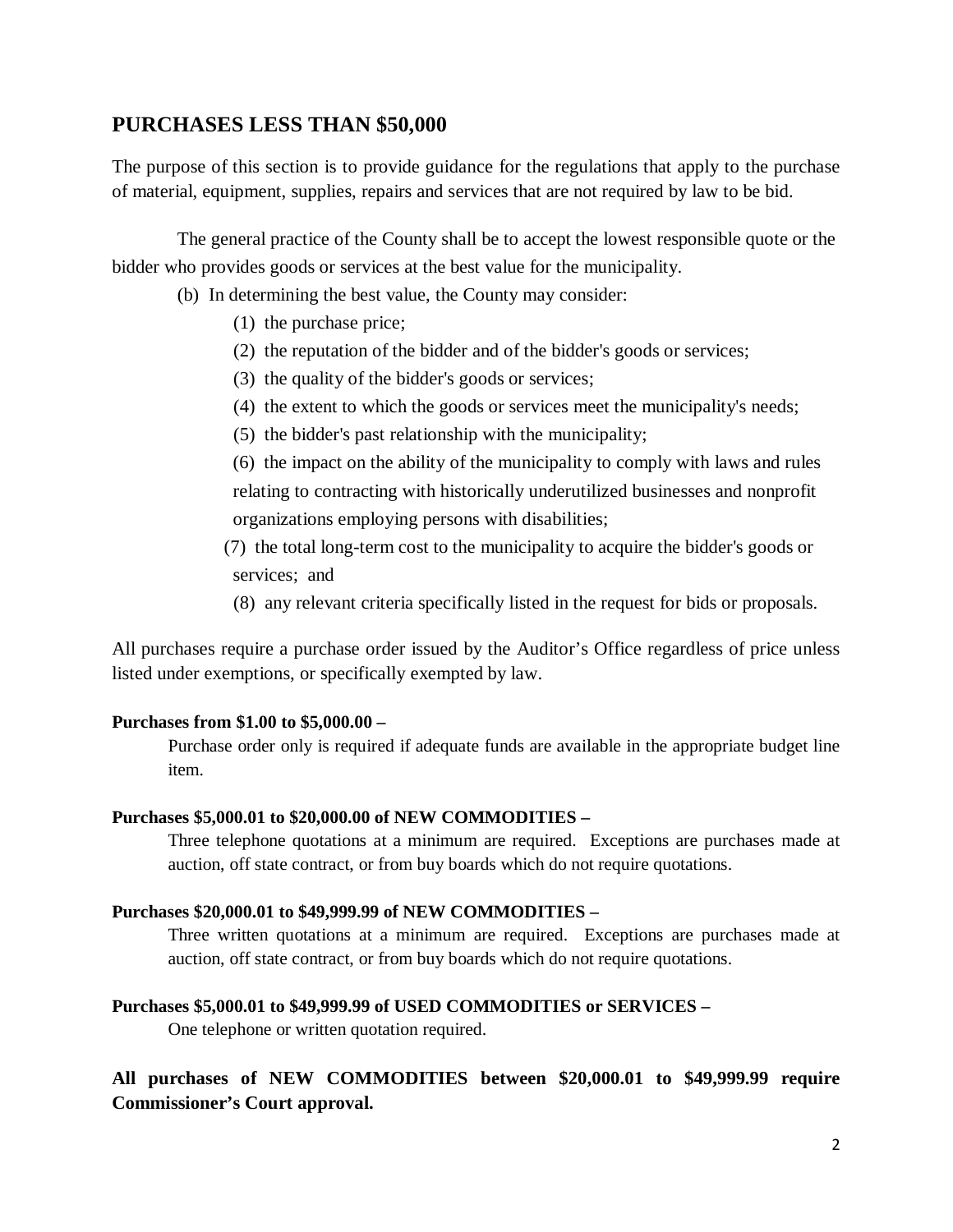# **EMERGENCY PURCHASES**

Emergency purchases should be curtailed by proper planning and anticipating needs far enough in advance that regular purchasing procedures may be followed.

Emergency purchases may be made without obtaining quotations from three responsible suppliers with the department head/elected official's approval, and should only be allowed to keep buildings and machinery in operating condition when their idleness would result in expense to the County, or for extreme emergency cases involving public health and welfare cases. In the case of emergency purchases, the purchase order should be marked "EMERGENCY PURCHASE".

### **Emergency purchases are subject to approval by the Commissioners' Court.**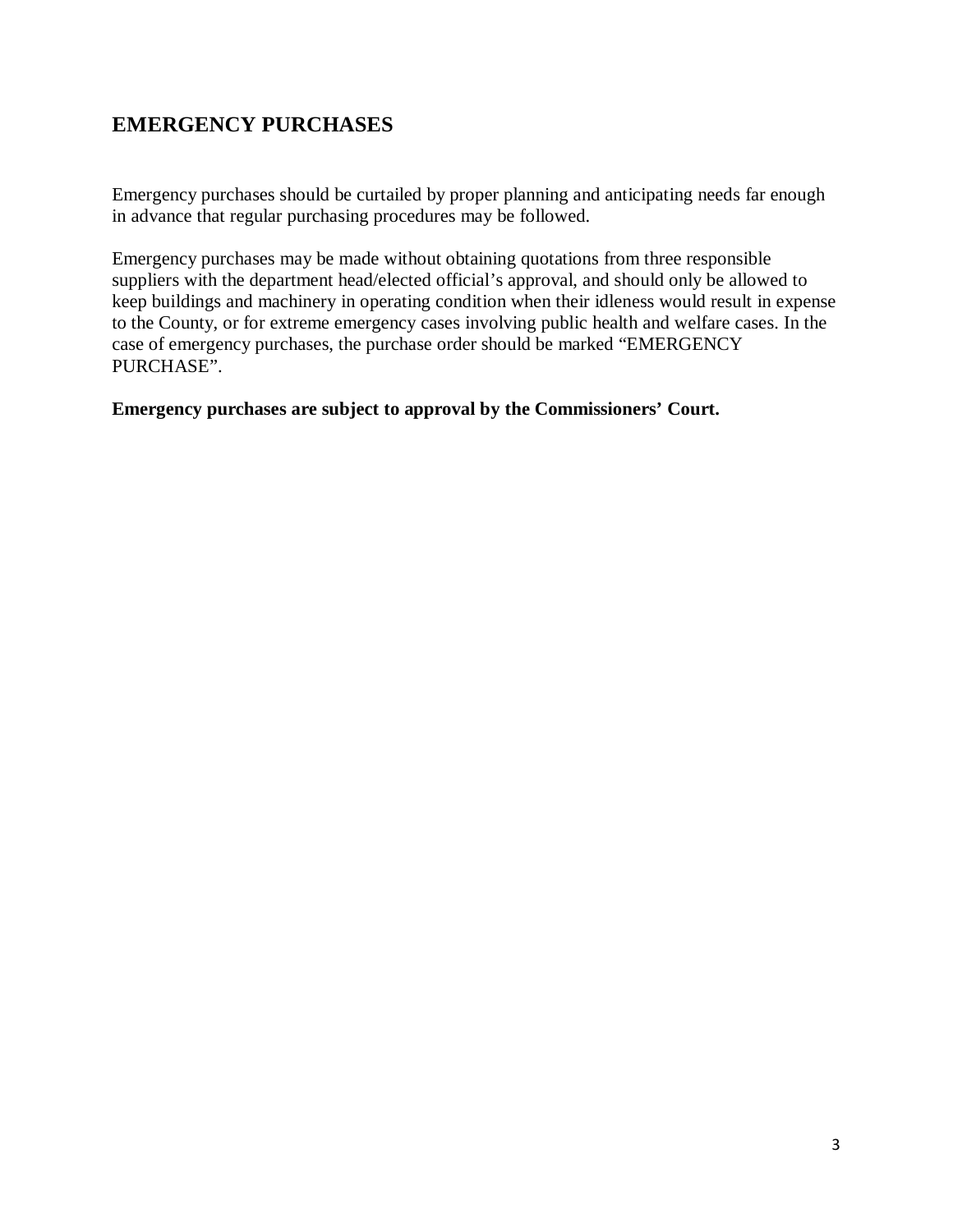## **PURCHASES OF \$50,000 OR MORE**

The purpose of this section is to provide guidance for the regulations that apply to purchases subject to the Texas Local Government Code that requires competitive bidding or proposals for all county purchases exceeding \$50,000 in amount for a product or with a vendor. The laws also prohibit "separate, sequential, or component purchases to avoid the competitive bidding requirements". A violation is a Class B misdemeanor (\$2,000 fine and/or 180 days in jail) and conviction results in immediate removal from employment and ineligibility for other public office for four years (LGC Section 262.034 – 262.035).

Sealed competitive bids or proposals must be secured for all transactions reasonably anticipated to be equal to or in excess of \$50,000 (annually county wide) unless offered on State contract or Inter-local agreement. This category not only includes single product or service purchases, but several purchases with the same vendor for different products.

Bids must be approved by the Commissioners Court prior to purchase orders being issued for purchases from this category.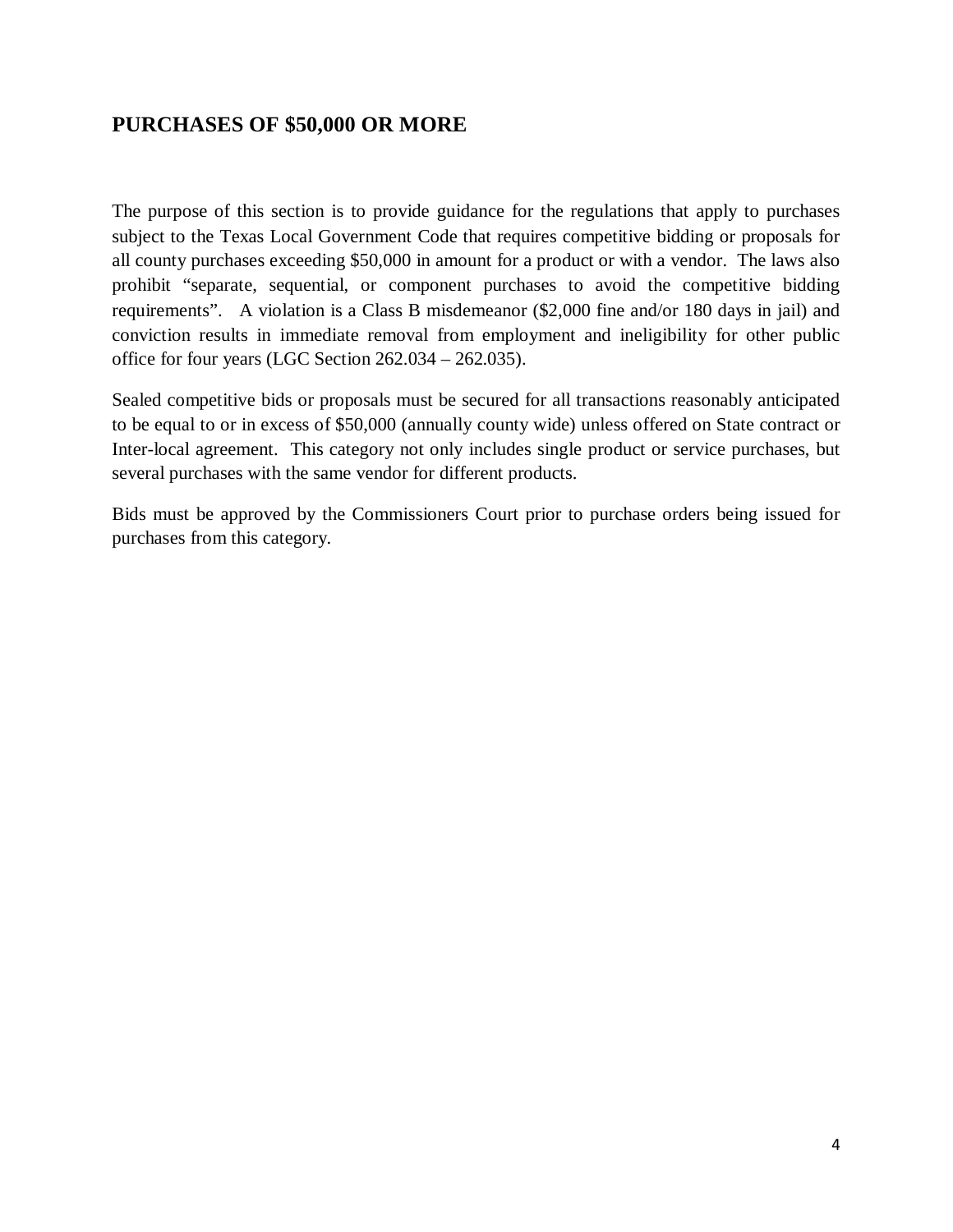## **EXEMPTIONS FROM THE PURCHASE ORDER PROCESS**

- Utilities: phone, water, electricity, gas
- Building Rents
- Insurance Premiums
- Professional services for unforeseeable expenses such as: autopsy fees, court appointed attorney fees, doctors
- Routine Duty Travel
- Employee Travel Expenses
- Appropriations approved by the Commissioners Court during the budget process
- Monthly billings for items purchased under contract
- Monthly billings for maintenance under a service agreement
- Payroll and Employee Benefits
- Postage from county postage machine
- Jurors
- Indigent bills
- Emergency Purchases made in (1) a case of public calamity where the prompt purchase of items are required to provide for the needs of the public or to preserve the property of the County, (2) a case where the item is necessary to preserve or protect the public health or safety of residents of the County; and (3) a case where the purchase of an item is made necessary due to unforeseen damage to public property.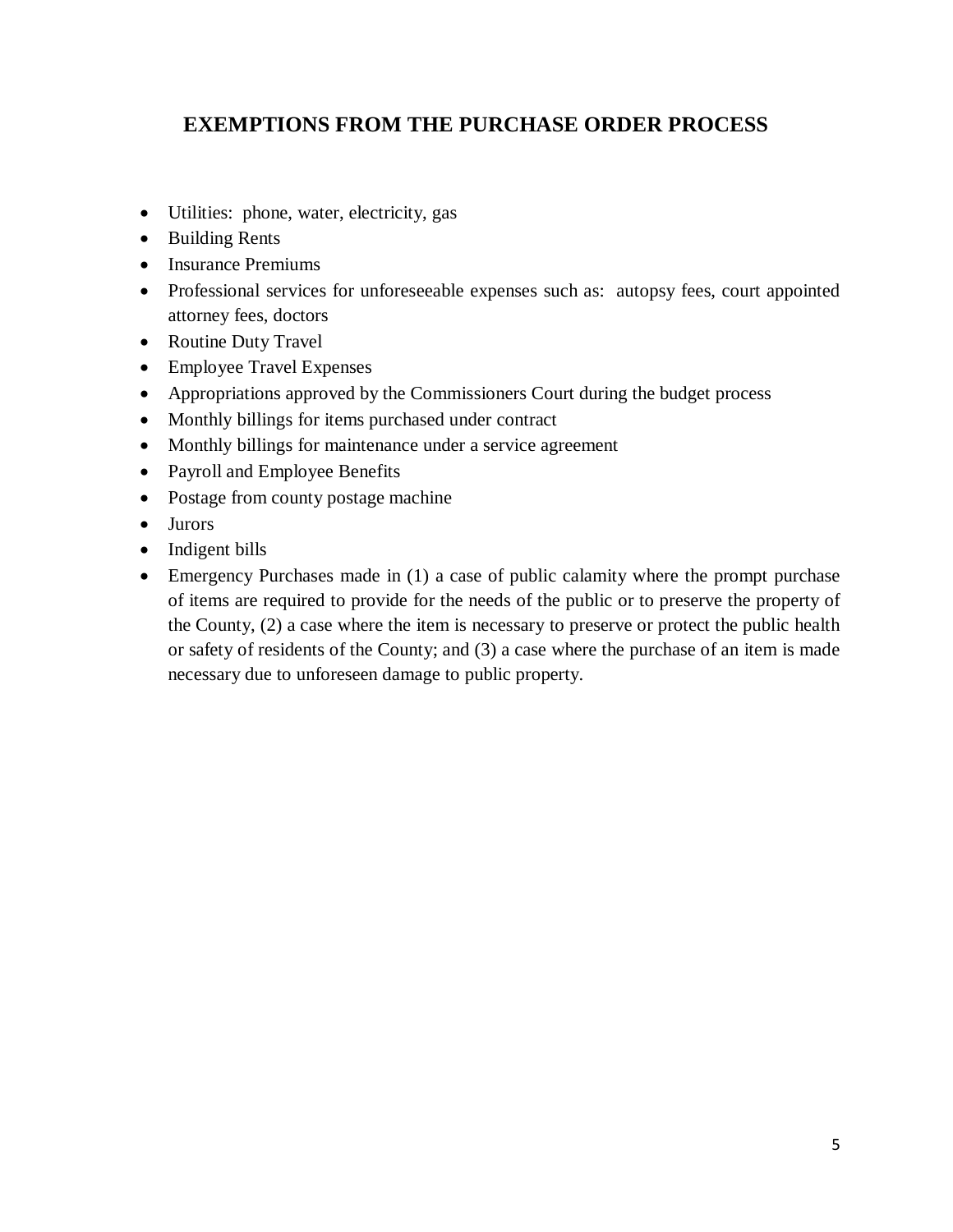# **TRADE-INS**

If a purchase requires a trade-in, such as an automobile, office machines, or other equipment, the department head/elected official should request approval of the trade-in from Commissioners' Court prior to the purchase of the new asset.